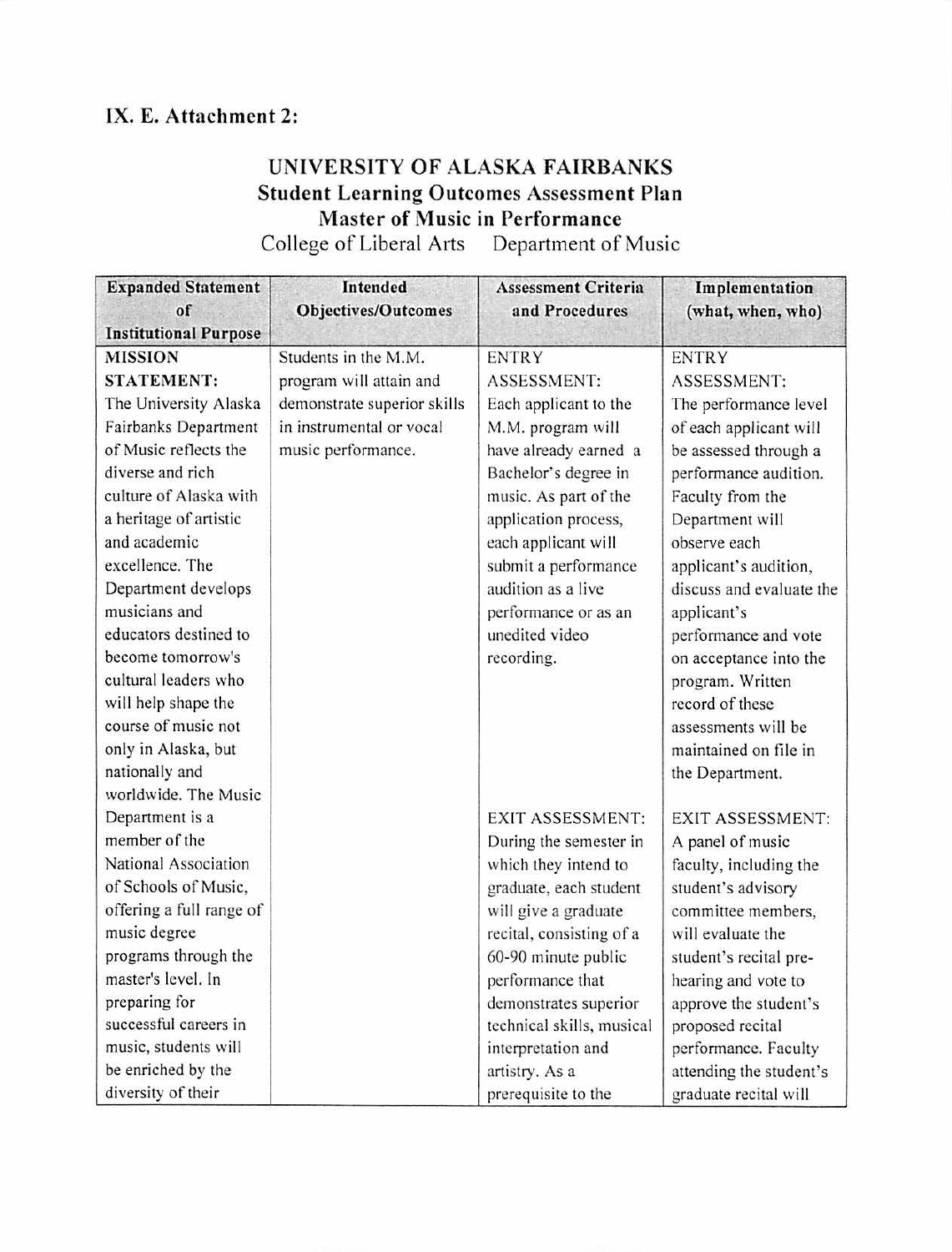| peers, the artistry of  |                            | recital, each student                                                                                                                                                                                                                                                                                                                          | provide written                                                                                                                                                                                                                                                                                                                                                                                                                                              |
|-------------------------|----------------------------|------------------------------------------------------------------------------------------------------------------------------------------------------------------------------------------------------------------------------------------------------------------------------------------------------------------------------------------------|--------------------------------------------------------------------------------------------------------------------------------------------------------------------------------------------------------------------------------------------------------------------------------------------------------------------------------------------------------------------------------------------------------------------------------------------------------------|
| the faculty, and the    |                            | will first pass a pre-                                                                                                                                                                                                                                                                                                                         | evaluation of the                                                                                                                                                                                                                                                                                                                                                                                                                                            |
| resources of the        |                            | hearing of the recital                                                                                                                                                                                                                                                                                                                         | performance and                                                                                                                                                                                                                                                                                                                                                                                                                                              |
| University at large.    |                            | works, this being held                                                                                                                                                                                                                                                                                                                         | submit a vote of pass or                                                                                                                                                                                                                                                                                                                                                                                                                                     |
|                         |                            | not less than two weeks                                                                                                                                                                                                                                                                                                                        | fail. Written record of                                                                                                                                                                                                                                                                                                                                                                                                                                      |
| <b>GOAL</b>             |                            | prior to the recital.                                                                                                                                                                                                                                                                                                                          | these assessments will                                                                                                                                                                                                                                                                                                                                                                                                                                       |
| <b>STATEMENT:</b>       |                            |                                                                                                                                                                                                                                                                                                                                                | be maintained on file in                                                                                                                                                                                                                                                                                                                                                                                                                                     |
| It is the Department's  |                            |                                                                                                                                                                                                                                                                                                                                                | the Department.                                                                                                                                                                                                                                                                                                                                                                                                                                              |
| goal that the Master of |                            |                                                                                                                                                                                                                                                                                                                                                |                                                                                                                                                                                                                                                                                                                                                                                                                                                              |
| Music degree program    | Students in the M.M.       | <b>ENTRY</b>                                                                                                                                                                                                                                                                                                                                   | <b>ENTRY</b>                                                                                                                                                                                                                                                                                                                                                                                                                                                 |
| will provide            | program will attain and    | <b>ASSESSMENT:</b>                                                                                                                                                                                                                                                                                                                             | <b>ASSESSMENT:</b>                                                                                                                                                                                                                                                                                                                                                                                                                                           |
| professionally -        | demonstrate a              | At the beginning of                                                                                                                                                                                                                                                                                                                            | Faculty teaching                                                                                                                                                                                                                                                                                                                                                                                                                                             |
| oriented students with  | comprehensive knowledge    | their first semester of                                                                                                                                                                                                                                                                                                                        | courses in music                                                                                                                                                                                                                                                                                                                                                                                                                                             |
| the education, superior | of topics in music history | study, each graduate                                                                                                                                                                                                                                                                                                                           | history and music                                                                                                                                                                                                                                                                                                                                                                                                                                            |
| musicianship and        | and music theory.          | student will complete                                                                                                                                                                                                                                                                                                                          | theory will administer                                                                                                                                                                                                                                                                                                                                                                                                                                       |
| extensive performance   |                            | Graduate Diagnostic                                                                                                                                                                                                                                                                                                                            | and evaluate the                                                                                                                                                                                                                                                                                                                                                                                                                                             |
| experience required     |                            | <b>Examinations in Music</b>                                                                                                                                                                                                                                                                                                                   | Graduate Diagnostic                                                                                                                                                                                                                                                                                                                                                                                                                                          |
| for successful careers  |                            | History and Music                                                                                                                                                                                                                                                                                                                              | <b>Examinations</b> , Based                                                                                                                                                                                                                                                                                                                                                                                                                                  |
| as performing artists   |                            | Theory. Each graduate                                                                                                                                                                                                                                                                                                                          | upon the results of                                                                                                                                                                                                                                                                                                                                                                                                                                          |
| and studio teachers, or |                            | student will be required                                                                                                                                                                                                                                                                                                                       | examination, a student                                                                                                                                                                                                                                                                                                                                                                                                                                       |
| in preparation for      |                            | to complete semester-                                                                                                                                                                                                                                                                                                                          | may be required to                                                                                                                                                                                                                                                                                                                                                                                                                                           |
| pursuing further        |                            | long courses in Topics                                                                                                                                                                                                                                                                                                                         | complete remedial                                                                                                                                                                                                                                                                                                                                                                                                                                            |
| studies in music        |                            |                                                                                                                                                                                                                                                                                                                                                | work in addition to the                                                                                                                                                                                                                                                                                                                                                                                                                                      |
|                         |                            |                                                                                                                                                                                                                                                                                                                                                |                                                                                                                                                                                                                                                                                                                                                                                                                                                              |
|                         |                            |                                                                                                                                                                                                                                                                                                                                                |                                                                                                                                                                                                                                                                                                                                                                                                                                                              |
|                         |                            |                                                                                                                                                                                                                                                                                                                                                |                                                                                                                                                                                                                                                                                                                                                                                                                                                              |
|                         |                            |                                                                                                                                                                                                                                                                                                                                                | record of these                                                                                                                                                                                                                                                                                                                                                                                                                                              |
|                         |                            |                                                                                                                                                                                                                                                                                                                                                |                                                                                                                                                                                                                                                                                                                                                                                                                                                              |
|                         |                            |                                                                                                                                                                                                                                                                                                                                                |                                                                                                                                                                                                                                                                                                                                                                                                                                                              |
|                         |                            |                                                                                                                                                                                                                                                                                                                                                |                                                                                                                                                                                                                                                                                                                                                                                                                                                              |
|                         |                            |                                                                                                                                                                                                                                                                                                                                                |                                                                                                                                                                                                                                                                                                                                                                                                                                                              |
|                         |                            | their intended final                                                                                                                                                                                                                                                                                                                           |                                                                                                                                                                                                                                                                                                                                                                                                                                                              |
|                         |                            |                                                                                                                                                                                                                                                                                                                                                |                                                                                                                                                                                                                                                                                                                                                                                                                                                              |
|                         |                            |                                                                                                                                                                                                                                                                                                                                                |                                                                                                                                                                                                                                                                                                                                                                                                                                                              |
|                         |                            |                                                                                                                                                                                                                                                                                                                                                |                                                                                                                                                                                                                                                                                                                                                                                                                                                              |
|                         |                            |                                                                                                                                                                                                                                                                                                                                                |                                                                                                                                                                                                                                                                                                                                                                                                                                                              |
|                         |                            |                                                                                                                                                                                                                                                                                                                                                |                                                                                                                                                                                                                                                                                                                                                                                                                                                              |
|                         |                            |                                                                                                                                                                                                                                                                                                                                                |                                                                                                                                                                                                                                                                                                                                                                                                                                                              |
|                         |                            |                                                                                                                                                                                                                                                                                                                                                |                                                                                                                                                                                                                                                                                                                                                                                                                                                              |
|                         |                            |                                                                                                                                                                                                                                                                                                                                                |                                                                                                                                                                                                                                                                                                                                                                                                                                                              |
|                         |                            |                                                                                                                                                                                                                                                                                                                                                |                                                                                                                                                                                                                                                                                                                                                                                                                                                              |
|                         |                            |                                                                                                                                                                                                                                                                                                                                                |                                                                                                                                                                                                                                                                                                                                                                                                                                                              |
|                         |                            |                                                                                                                                                                                                                                                                                                                                                |                                                                                                                                                                                                                                                                                                                                                                                                                                                              |
|                         |                            |                                                                                                                                                                                                                                                                                                                                                |                                                                                                                                                                                                                                                                                                                                                                                                                                                              |
| performance             |                            | in Music History and<br>Topics in Music<br>Theory.<br><b>EXIT ASSESSMENT:</b><br>In the semester prior to<br>semester, each student<br>will complete a<br>comprehensive oral<br>examination that<br>consists of<br>demonstrating both a<br>broad scope and a<br>contextual<br>understanding of topics<br>in music history and<br>music theory. | required coursework in<br>music history and<br>music theory. Written<br>assessments will be<br>maintained on file in<br>the Department.<br><b>EXIT ASSESSMENT:</b><br>Members of the<br>student's graduate<br>advisory committee<br>will administer the<br>comprehensive oral<br>examination, discuss<br>the examination and<br>submit a vote of pass or<br>fail. Written record of<br>this assessment will be<br>submitted to the<br>Graduate School office |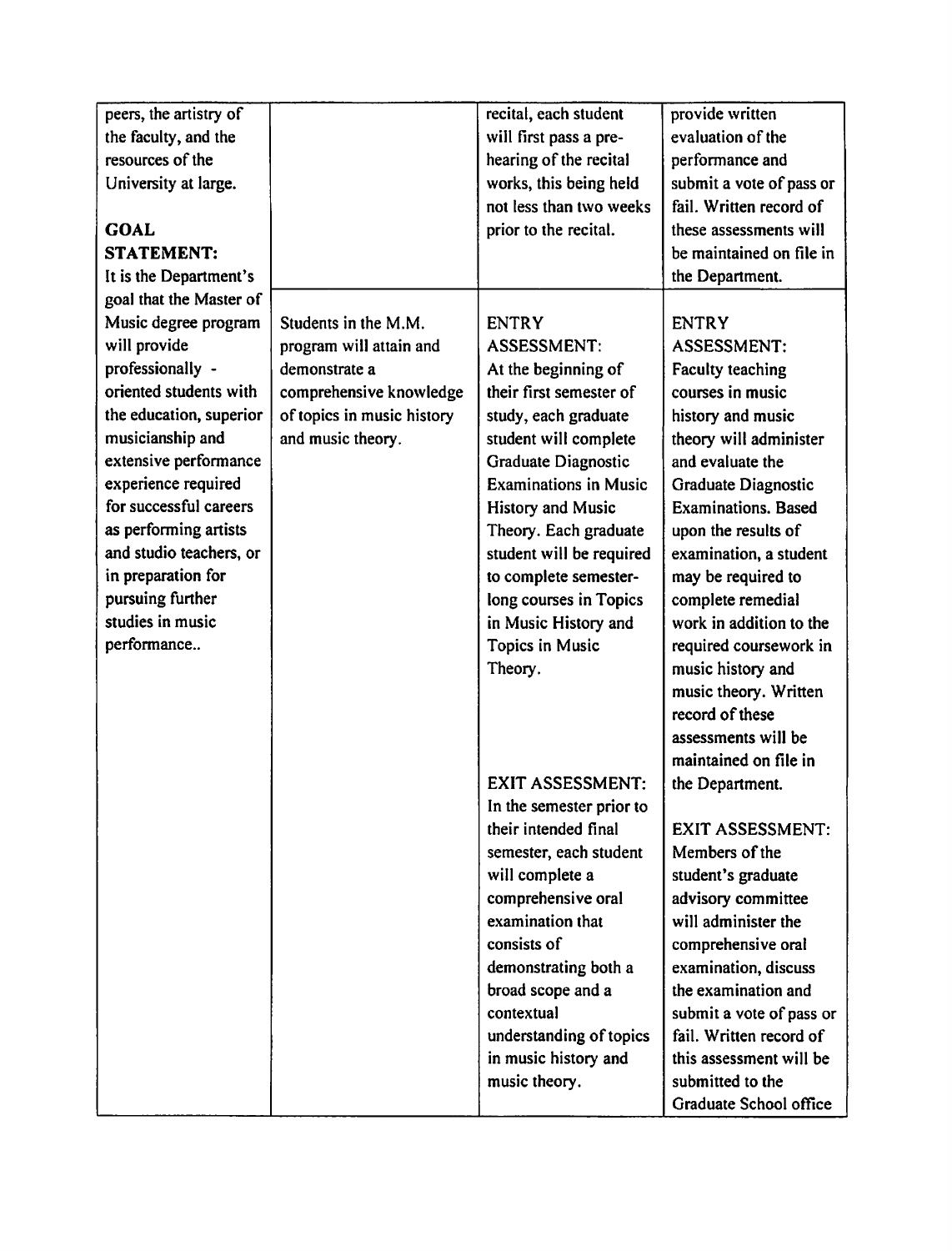|                              |                         | and maintained on file    |
|------------------------------|-------------------------|---------------------------|
|                              |                         | in the Department.        |
| Students in the M.M.         | <b>ENTRY</b>            | <b>ENTRY</b>              |
| program will attain and      | <b>ASSESSMENT:</b>      | <b>ASSESSMENT:</b>        |
| demonstrate effective skills | As part of the          | Faculty in the            |
| in research methods and in   | application process,    | Department will review    |
| both written and oral        | each applicant will     | the student's Statement   |
| communications.              | submit a written        | of Purpose as part of     |
|                              | Statement of Purpose.   | the application process   |
|                              | During their first year | and will consider the     |
|                              | of study, each student  | written statement in      |
|                              | will be required to     | discussion and a vote     |
|                              | complete a semester-    | for acceptance into the   |
|                              | long course in graduate | program.                  |
|                              | research methods,       |                           |
|                              | emphasizing research    |                           |
|                              | and writing skills.     | <b>EXIT ASSESSMENT:</b>   |
|                              | <b>EXIT ASSESSMENT:</b> | Members of the            |
|                              | During the semester in  | student's graduate        |
|                              | which they intend to    | advisory committee        |
|                              | graduate, each student  | will moderate the         |
|                              | will submit and defend  | student's defense of      |
|                              | a research project      | their research project    |
|                              | paper, demonstrating    | paper, discuss the        |
|                              | effective skills in     | results of the defense    |
|                              | research methods and in | and submit a vote of      |
|                              | both written and oral   | pass or fail. Written     |
|                              | communications.         | record of this            |
|                              |                         | assessment will be        |
|                              |                         | submitted to the          |
|                              |                         | Graduate School office    |
|                              |                         | and maintained on file    |
|                              |                         | in the Department.        |
| Students completing the      | <b>EXIT SURVEY:</b>     | <b>EXIT SURVEY</b>        |
| M.M. program will seek       | During the semester in  | <b>ASSESSMENT:</b>        |
| professional employment      | which they intend to    | The Chair of the          |
| or to further their music    | graduate, students will | student's graduate        |
| studies at another advanced  | complete an exit survey | advisory committee        |
| level. Students will be      | through which they      | will administer the first |
| satisfied that the training, | may assess the quality  | exit survey. Subsequent   |
| education and experience     | of training, education  | surveys will be done      |
| gained through the M.M.      | and experience received | electronically or by      |
| program have prepared        | in the M.M. program.    | mail. The Department      |
| them to effectively pursue   | This survey will be     | will review exit survey   |

 $\frac{1}{\sqrt{2}}$ 

 $\sim 10^{-11}$